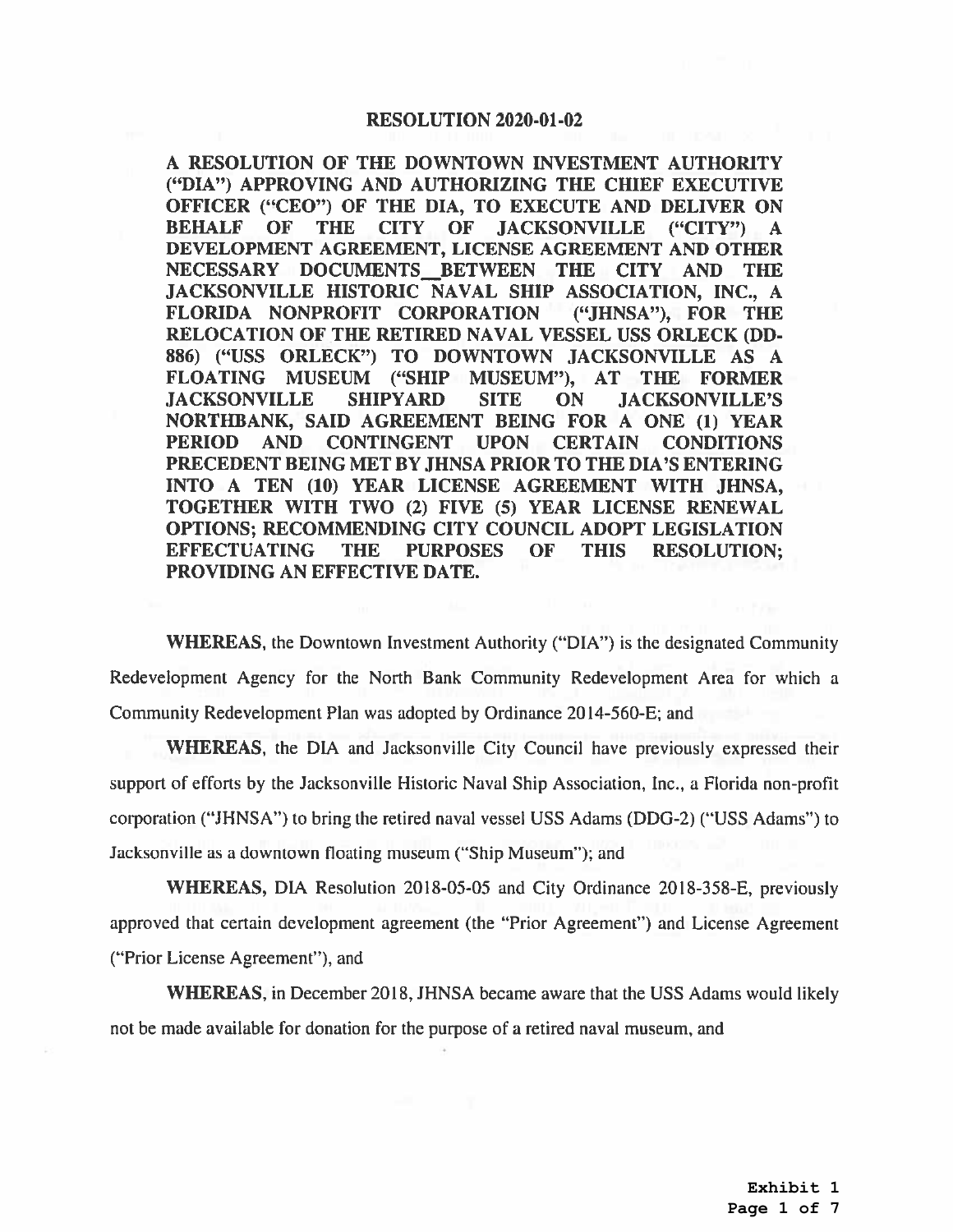**WHEREAS,** JHNSA has since located an alternate retired naval vessel, the USS Orleck (DD-886) ("USS Orleck), available for donation from the USS Orleck Naval Museum, Inc., <sup>a</sup> non-profit organization in Lake Charles, Louisiana, and

**WHEREAS,** the JHNSA has approached the DIA with new plans to instead moor the USS Orleck at the former Jacksonville Shipyard's north/south bulkhead on the north bank of the St. John's River and to operate the Ship Museum (the "Project"); and

**WHEREAS,** the DIA has evaluated the Project and has proposed <sup>a</sup> new development agreement, license agreemen<sup>t</sup> and any other documents necessary to accomplish the goals and objectives of the Prior Agreement and to ensure the Project's overall operation is satisfactory and contributing to the City, including the obligation of JHNSA to relocate or remove the USS Orleck at no cost to the City for the reasons enumerated in the Term Sheet or at the sole discretion of DIA, now therefore

**BE IT RESOLVED,** by the Downtown Investment Authority:

**Section 1.** The DIA finds that the recitals set forth above are true and correct and are incorporated herein by this reference.

The CEO of DIA is hereby authorized to negotiate <sup>a</sup> new Development Agreement (the "Agreement"), License Agreement ("License") and any other necessary documents between the City and JHNSA for the relocation of the USS Orleck to Downtown Jacksonville as <sup>a</sup> floating Ship Museum at the former Shipyards site in Jacksonville's Northbank community redevelopment area, the additional terms of which are outlined in **Exhibit** "A" attached hereto. **Section** 2.

The CEO of DIA is hereby authorized to file legislation to approve the Development Agreement, License Agreement and other necessary documents, and following approval by the City Council, execute the same. **Section 3.**

**Section 4.** The Effective Date of this Resolution is the date of execution of the Resolution by the Chairman of the DIA Board.

The remainder of this page intentionally left blank.

[Signature Page to Follow]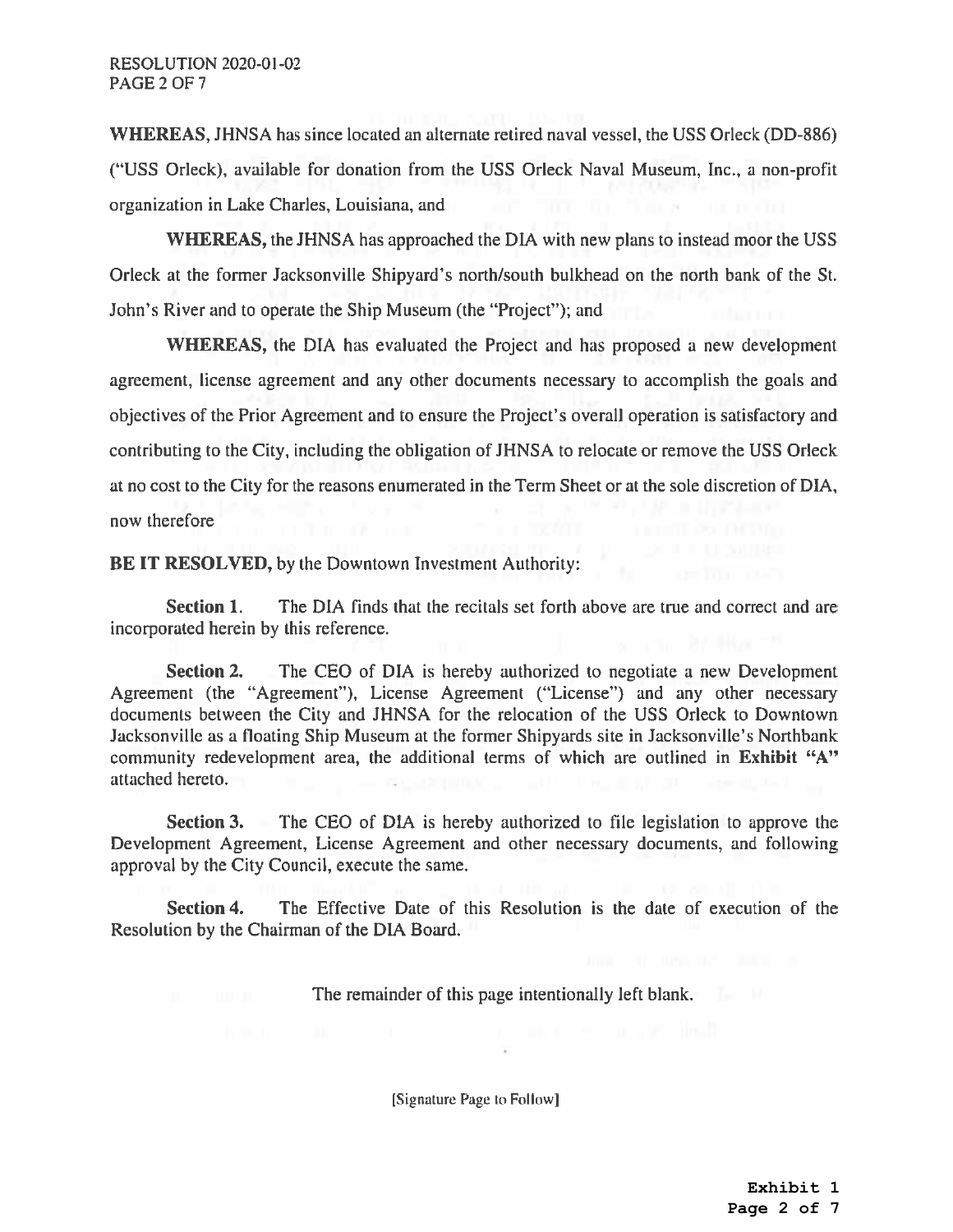# WITNESS: **DOWNTOWN INVESTMENT AUTHORITY**

Craig Gibbs, Chairman

VOTE: In Favor: 8 Opposed: 0 Abstained: 0 DATE:  $\sqrt{2a\mu a\mu}$  15, 2020

«он то - на эмине манн». из подвидении несписывшим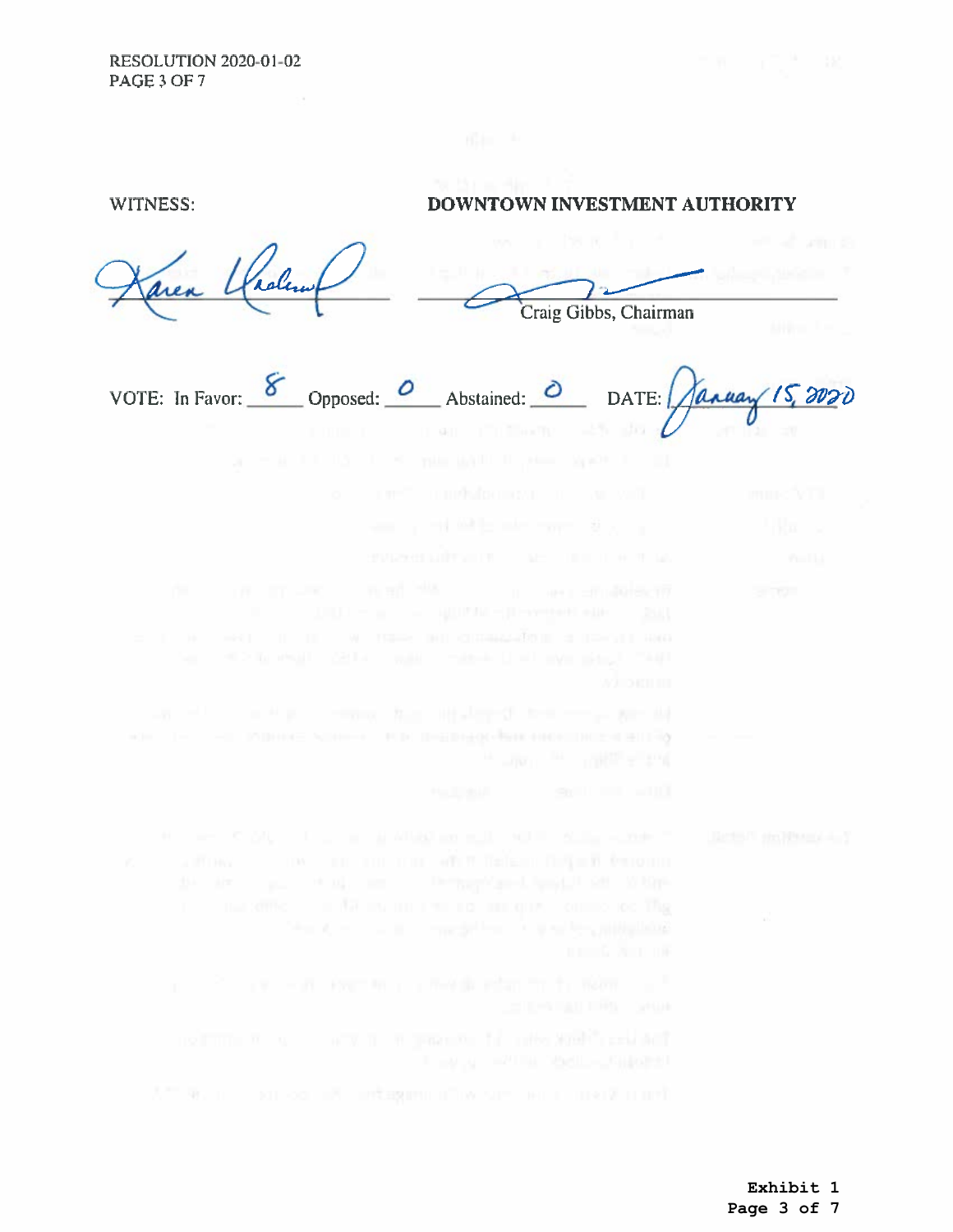## **EXHIBIT A**

# 2020 JHNSA TERM SHEET

| <b>Project Name:</b> | The USS Orleck (DD-886)                                                                                      |
|----------------------|--------------------------------------------------------------------------------------------------------------|
|                      | Developer/Applicant: Jacksonville Historic Naval Ship Association, Inc., a Florida non-profit<br>corporation |
| <b>City Funding:</b> | None                                                                                                         |

# **Breakdown:**

| Infrastructure:             | No city of Jacksonville infrastructure improvements are contemplated.                                                                                                                                                                                                                                                                                                               |
|-----------------------------|-------------------------------------------------------------------------------------------------------------------------------------------------------------------------------------------------------------------------------------------------------------------------------------------------------------------------------------------------------------------------------------|
| Land:                       | Title to the property shall remain with the City of Jacksonville.                                                                                                                                                                                                                                                                                                                   |
| <b>REV Grant:</b>           | No REV Grant is contemplated for this project.                                                                                                                                                                                                                                                                                                                                      |
| Grant(s):                   | No grant is contemplated for this project                                                                                                                                                                                                                                                                                                                                           |
| Loan:                       | No loan is contemplated for this project.                                                                                                                                                                                                                                                                                                                                           |
| Agreements:                 | Development Agreement: Details the actions and deliverables which the<br>Jacksonville Historic Naval Ship Association (the "JHNSA") needs to<br>deliver, to the satisfaction of the Downtown Investment Authority (the "<br>DIA"), to receive the License to moor the USS Orleck at the Shipyards<br>property.                                                                      |
|                             | License Agreement: Details the rights, duties, obligations and conditions<br>of the actual grant and operation of the License to moor the USS Orleck<br>at the Shipyards property.                                                                                                                                                                                                  |
|                             | Other Documents: As necessary.                                                                                                                                                                                                                                                                                                                                                      |
| <b>Transaction Details:</b> | The transaction is for a License (permission) for the USS Orleck to be<br>moored at a pier located in the currently City-owned Shipyards property<br>and for the future development of a ticket booth, restrooms and<br>gift/concession shop associated with the Museum Ship, subject to the<br>availability of space and the approval of the Downtown Development<br>Review Board. |
|                             | The License is terminable at will and for any reason by the DIA with<br>ninety (90) day notice.                                                                                                                                                                                                                                                                                     |
|                             | The USS Orleck will not be making any payments for the grant of the<br>license to "dock" at the shipyards.                                                                                                                                                                                                                                                                          |
|                             | The DIA is the entity that will manage the City's contract with JHNSA.                                                                                                                                                                                                                                                                                                              |
|                             |                                                                                                                                                                                                                                                                                                                                                                                     |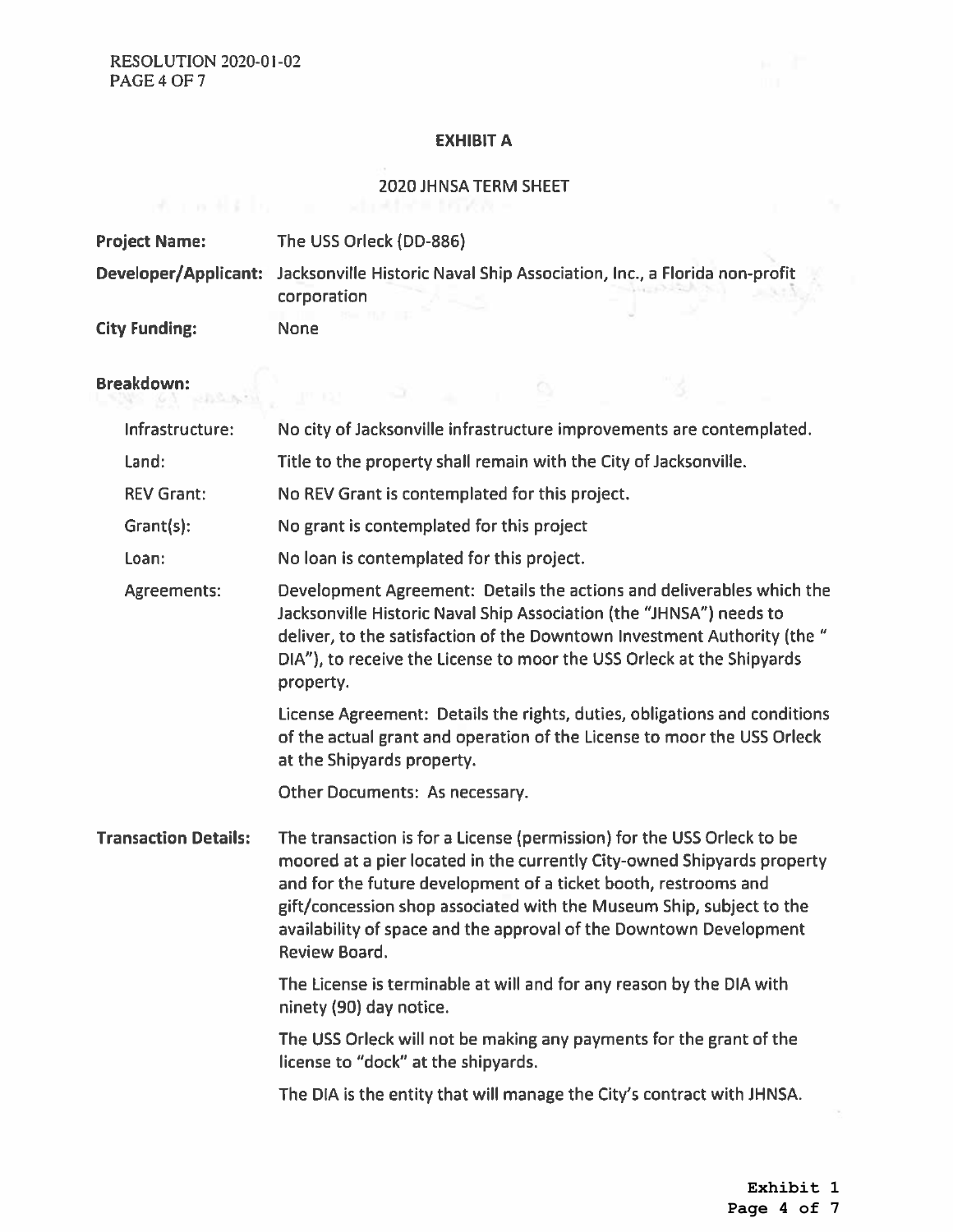### **Financial Impacts**

- The transaction is for <sup>a</sup> License (permission), therefore no property rights are granted to the JHNSA.
- The JHNSA will not be paying any rent, user fees, or remuneration to the City for the license.
- The JHNSA has <sup>a</sup> plan in place for the near-term removal of the USS Orleck should that be necessary.
- The Development Agreement and License agreement are subject to insurance requirements as determined by the City's Risk Management Division.

# **The Development Agreement**

- The development agreement spells out the conditions precedent to the City's execution of the License Agreement, and the granting of the license.
- The Development Agreement has <sup>a</sup> one (1) year life in which the JHNSA must meet all the conditions precedent.
- The Conditions precedent include, but are not limited to, the following:  $\bullet$ 
	- <sup>o</sup> The JHNSA will provide <sup>a</sup> survey and title work for the footprint of the Ship Museum site, and cure any title defects; and
	- <sup>o</sup> The JHNSA shall provide the DIA evidence that it has raised the sufficient funding to complete the project (currently estimated at \$2,800,000); and
	- <sup>o</sup> The JHNSA will provide the City with <sup>a</sup> certified cost estimate of all costs associated with the removal of the USS Orleck and towing of the ship to Brownsville, Texas, and shall deposit with the City 110% of that amount as escrow funds to be held by the city throughout the term of the License Agreement; and
	- <sup>o</sup> The vessel has been properly retrofitted and reconditioned before the towing process to Jacksonville has begun; and
	- <sup>o</sup> That the JHNSA has <sup>a</sup> Florida Department of Environmental Protection ("FDEP") approval of the License agreement; and
	- <sup>o</sup> That the JHNSA has obtained FDEP and Army Corp of Engineers approvals and permits for any dredging work that may need to be performed at the Shipyards site related to the mooring of the USS Orleck; and
	- <sup>o</sup> That the JHNSA has United States Coast Guard approvals and any necessary permits for activities associated with the mooring of the USS Orelck at the Shipyards property, or operations of the Ship Museum; and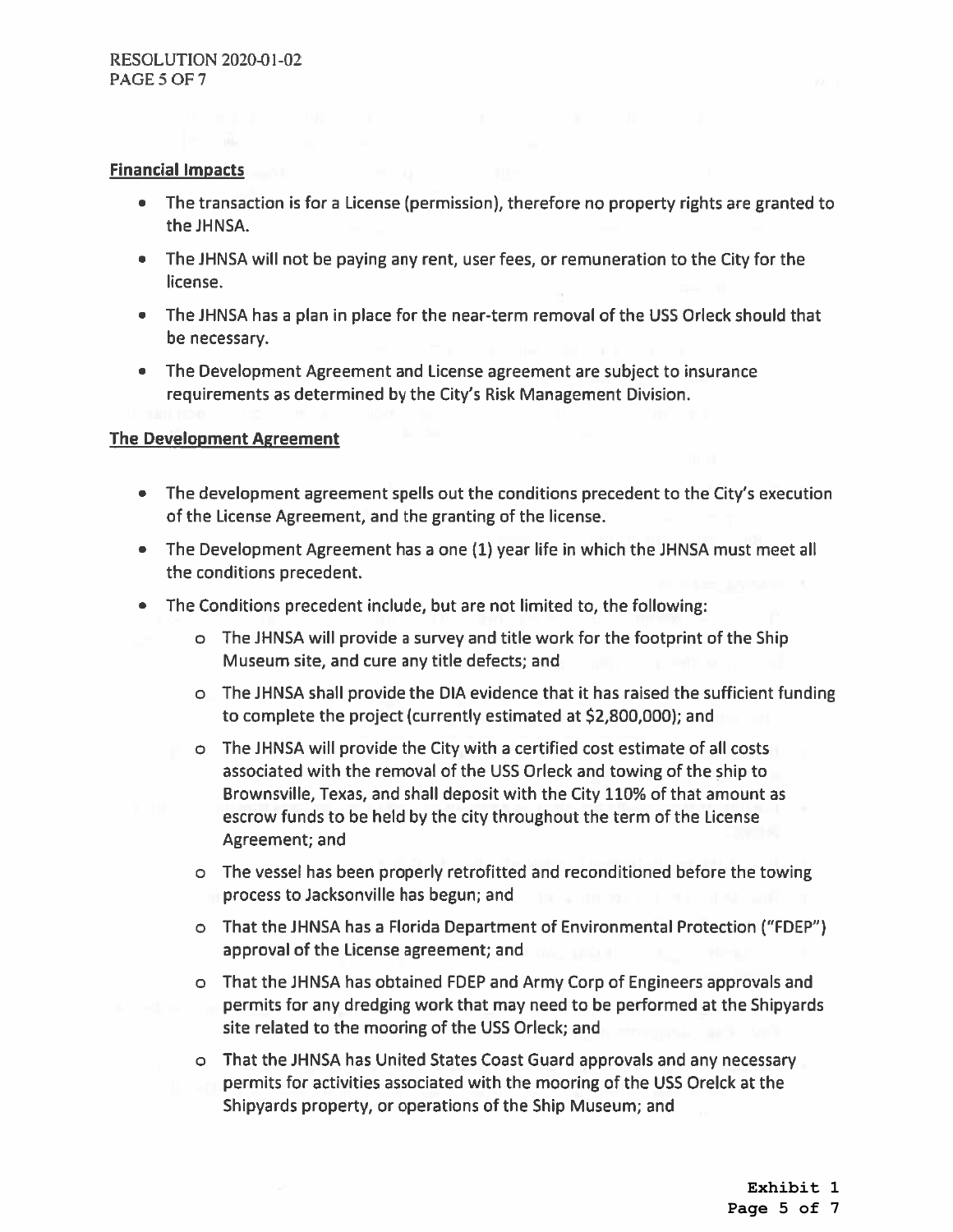- <sup>o</sup> Evidence that the JHNSA has met all the insurance requirements contained in the License Agreement (as required by the City's Risk Management Division); and
- $\circ$  DIA has approved the final plans, final scope of work and project budget, final performance schedule and final project sources and uses of funds.
- The Development Agreement contains all of the following termination provisions:
	- <sup>o</sup> If the Association fails to satisfy the Conditions Precedent within the time specified herein;
	- <sup>o</sup> If the DIA enters into <sup>a</sup> redevelopment agreement forthe Shipyards property;
	- <sup>o</sup> For <sup>a</sup> breach of any provision ofthis Agreement;
	- <sup>o</sup> In the event of default; or
	- <sup>o</sup> For any other reason in the DIA's sole discretion and without cause upon having provided the Association with ninety (90) days advance written notice of the same.
- The Development Agreement does not allow the JHNSA to engage in any construction or development work at the Museum site; only limited access to the site is granted to "show" the site to prospective donors.

# The License Agreement

- The License Agreement permits the JHNSA to moor the USS Orleck at <sup>a</sup> slip located at the City owned Shipyards property (see attached exhibit demonstrating the expected location of the ship's mooring).
- The License is for an initial ten (10) year term, with two possible renewals of five (5) years each for a total possible life of twenty (20) years.
- The license includes the submerged lands under the ship as well as anticipated uplands areas (the "Museum Site").
- The City of Jacksonville and the DIA have not agreed to provide any funding to or for the project.
- Title to the property shall remain with the City of Jacksonville.
- The DIA may terminate the License agreement for any or no reason with ninety (90) days written notice.
- The License agreement shall contain the same indemnities as the development agreement.
- The License Agreement shall contain its own Insurance requirements (as required by the City's Risk Management Division).
- The License Agreement shall contain the same removal contingency provisions as the Development Agreement (provide the City 110% of the removal costs associated with